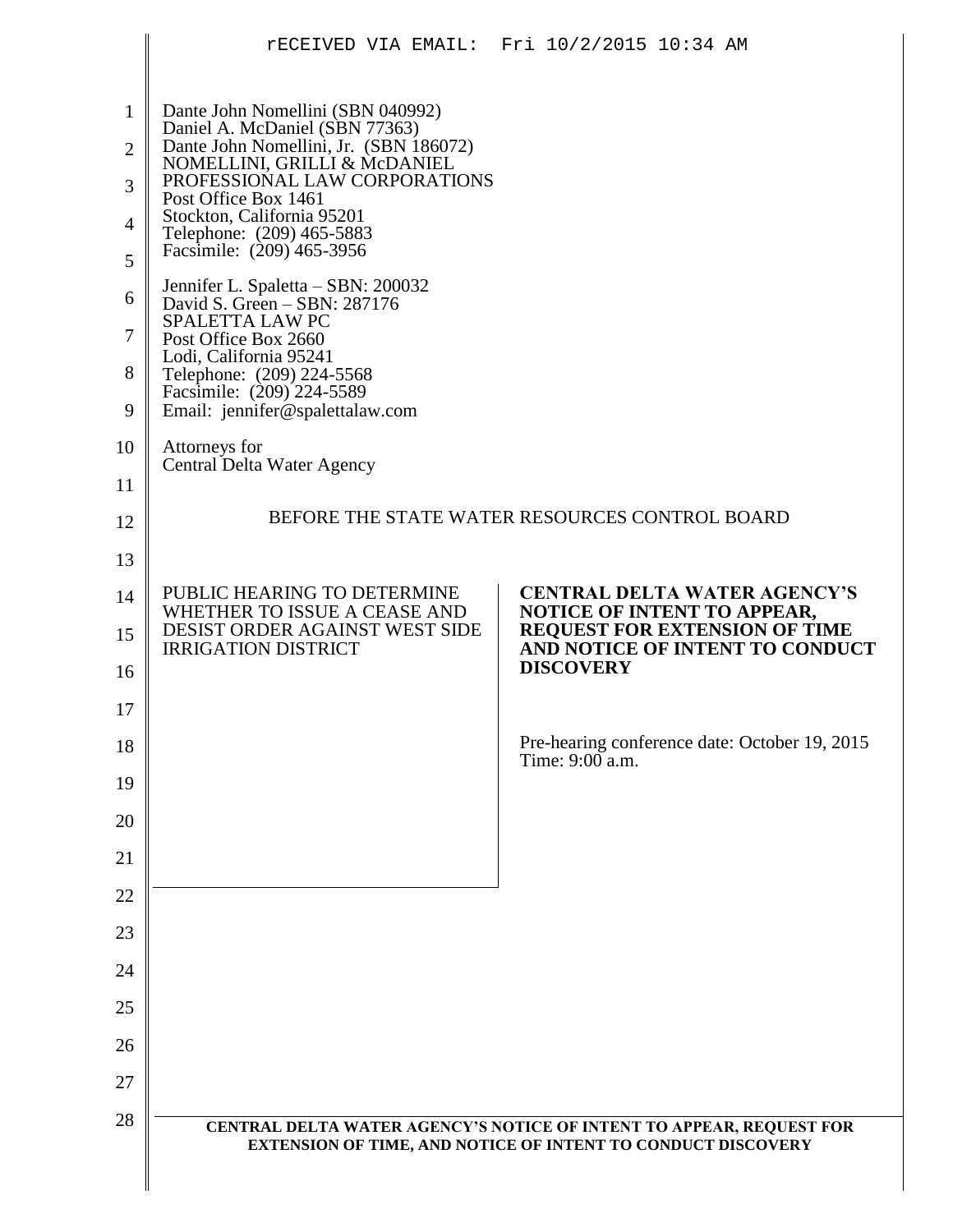1 2 3 4 Central Delta Water Agency ("CDWA") respectfully submits this Notice of Intent to Appear in the West Side Irrigation District ("WSID") Cease and Desist Order Hearing proceeding ("CDO") and raises objections to the current scheduling for this matter that cannot be timely addressed by waiting for the October 19<sup>th</sup> pre-hearing conference.

5

### **1. CDWA Intends to Appear in the WSID CDO Hearing**

6 7 8 9 10 The State Water Resources Control Board ("Board") has scheduled the public hearing in this matter two months after issuing the notice of public hearing. The purpose of the hearing is to determine whether a CDO should be issued against WSID, a diverter from Delta channels, for diverting water in 2015 during a time that the Board's prosecution staff alleges such diversions were unlawful.

11 12 13 14 15 16 CDWA intends to participate in the hearing because a fundamental issue in the hearing will be the Board's determination of water availability in Delta channels. The CDWA Notice of Intent to Appear is attached hereto as **Exhibit A**. The water availability issue is critically important to landowners within CDWA. Any determinations made as part of the WSID CDO proceeding could have impacts for CDWA landowners. CDWA's participation in this proceeding is not a waiver of CDWA's position that the Board lacks jurisdiction to regulate WSID's diversion in the first place.

17 18

### **2. Extensions of Time are Warranted to Allow for Discovery**

19 20 21 22 23 24 25 26 27 28 A determination of water availability, or unavailability, requires factual testimony. The Board prosecution team will have an initial burden to prove water was unavailable for diversion by WSID. Participating parties may then present their own evidence on this issue. The parties cannot meaningfully prepare for and participate in a hearing involving these complex factual issues without first conducting discovery to learn the complete factual basis for the prosecution team's conclusions. Parties are expressly entitled to conduct discovery before the hearing for this purpose. (See, e.g., Wat. Code, §§ 1080, 1100 ["The board or any party to a proceeding before it may, in any investigation or hearing, cause the deposition of witnesses residing within or without the state to be taken in the manner prescribed by law for depositions in civil actions in the superior courts of this state."]; 23 C.C.R. § 649.6; see also Gov. Code, §§ 11450.10, 11450.20, 11450.50.)

CDWA's NOTICE OF INTENT TO APPEAR, REQUEST FOR EXTENSION OF TIME, AND NOTICE OF INTENT TO CONDUCT DISCOVERY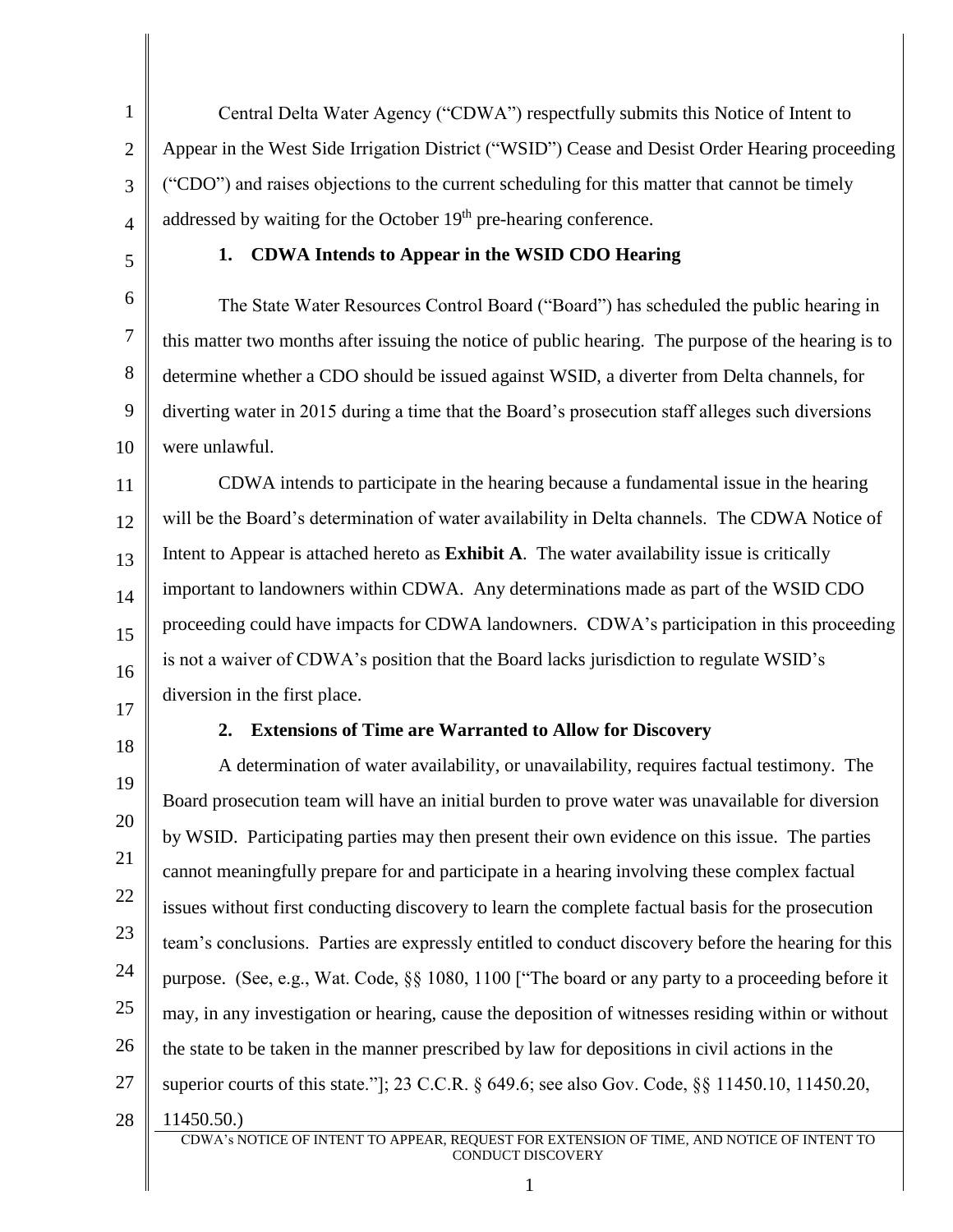1 2 3 4 6 As currently scheduled, there is no time available to conduct discovery before the identification of witnesses (one month after notice of hearing), filing of proposed testimony (two months after notice of hearing), or the hearing (less than 2.5 months after notice of hearing). Preparing expert testimony and completing discovery takes time. CDWA, for example, must provide an individual at least 20 days to produce records requested in a deposition subpoena. (Code of Civ. Proc., § 2020.410(b).) Initial discovery often leads to further discovery, requiring additional time.

Requiring the parties to proceed on such a tight time schedule, without a full and fair opportunity to conduct discovery, would be a violation of due process. (See, e.g., *People v. Alexander* (2010) 49 Cal.4th 846, 934, *as modified on denial of reh'g* (Sept. 29, 2010) [" 'To effectuate the constitutional rights to counsel and to due process of law, an accused must . . . have a reasonable opportunity to prepare a defense and respond to the charges.' "] [citation omitted]; *Sallas v. Municipal Court* (1978) 86 Cal.App.3d 737, 742 ["due process of law requires that an accused . . . have a reasonable opportunity to prepare and present his defense. . . ."].)

14 15

16

5

7

8

9

10

11

12

13

# **3. The CDO Should be Stayed Pending Resolution of Pending Litigation on the Same Issues**

17 18 19 20 21 22 23 24 25 26 CDWA also objects to the Board's decision to proceed with a CDO hearing against WSID given the already pending litigation filed by WSID and others, including CDWA, over the factual accuracy of the Board's water availability determinations during 2015. The Board and Courts have concurrent jurisdiction to address certain water rights issues. (See *National Audubon Society v. Superior Court* (1983) 33 Cal.3d 419, 451 [discussing Water Code statutes that "necessarily imply that the superior court has concurrent original jurisdiction in suits to determine water rights"].) WSID sued the Board over its water availability determinations and curtailment notices before the Board decided to proceed with a CDO against WSID, raising the same factual and legal issues. It would be improper for the Board to try to race to decide (as a quasi-judicial tribunal) the same disputed factual and legal issues in this CDO hearing which are already pending in litigation in a trial court against the Board (as a party).

- 27 28 CDWA's NOTICE OF INTENT TO APPEAR, REQUEST FOR EXTENSION OF TIME, AND NOTICE OF INTENT TO It is also unnecessary and a waste of party resources. Any remaining CDO issues can be decided, if necessary, at the conclusion of the pending litigation.
	- CONDUCT DISCOVERY 2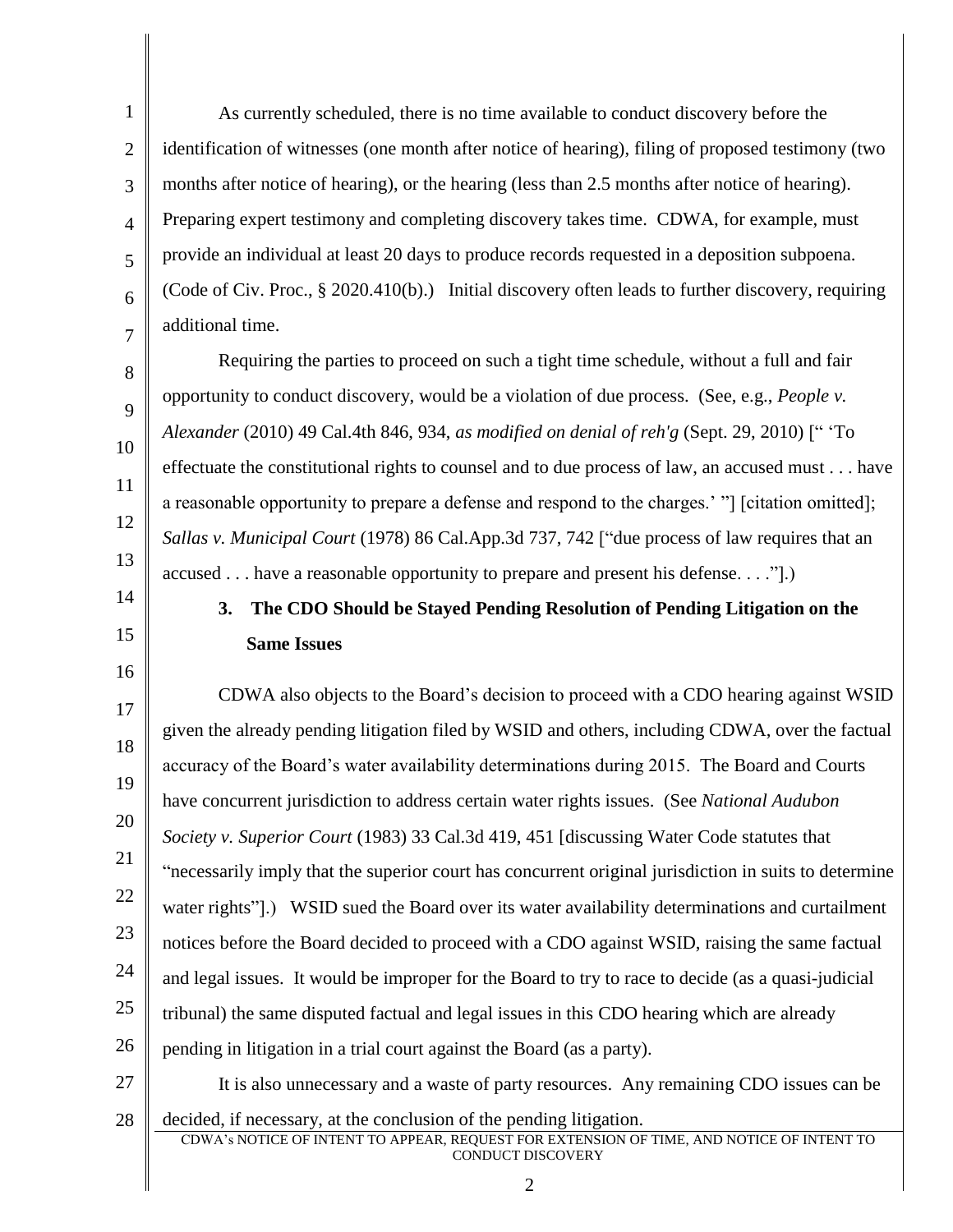| $\mathbf{1}$   | For these reasons, CDWA urges the Board to place the WSID CDO proceeding on hold,                              |                                         |  |  |  |  |
|----------------|----------------------------------------------------------------------------------------------------------------|-----------------------------------------|--|--|--|--|
| $\mathbf{2}$   | or alternatively, at a minimum, continue the hearing date and deadlines related to the proceeding              |                                         |  |  |  |  |
| $\mathfrak{Z}$ | for at least one year to allow adequate time for the discovery.                                                |                                         |  |  |  |  |
| $\overline{4}$ | Respectfully submitted,                                                                                        |                                         |  |  |  |  |
| $\mathfrak{S}$ | Dated: October 2, 2015                                                                                         | SPALETTA LAW PC                         |  |  |  |  |
| 6              |                                                                                                                |                                         |  |  |  |  |
| $\tau$         | By:                                                                                                            | <b>JENNIFER L. SPALETTA</b>             |  |  |  |  |
| 8<br>9         |                                                                                                                | Attorney for Central Delta Water Agency |  |  |  |  |
| 10             |                                                                                                                |                                         |  |  |  |  |
| 11             |                                                                                                                |                                         |  |  |  |  |
| 12             |                                                                                                                |                                         |  |  |  |  |
| 13             |                                                                                                                |                                         |  |  |  |  |
| 14             |                                                                                                                |                                         |  |  |  |  |
| 15             |                                                                                                                |                                         |  |  |  |  |
| 16             |                                                                                                                |                                         |  |  |  |  |
| 17             |                                                                                                                |                                         |  |  |  |  |
| 18             |                                                                                                                |                                         |  |  |  |  |
| 19             |                                                                                                                |                                         |  |  |  |  |
| 20<br>21       |                                                                                                                |                                         |  |  |  |  |
| 22             |                                                                                                                |                                         |  |  |  |  |
| 23             |                                                                                                                |                                         |  |  |  |  |
| 24             |                                                                                                                |                                         |  |  |  |  |
| 25             |                                                                                                                |                                         |  |  |  |  |
| 26             |                                                                                                                |                                         |  |  |  |  |
| 27             |                                                                                                                |                                         |  |  |  |  |
| $28\,$         |                                                                                                                |                                         |  |  |  |  |
|                | CDWA's NOTICE OF INTENT TO APPEAR, REQUEST FOR EXTENSION OF TIME, AND NOTICE OF INTENT TO<br>CONDUCT DISCOVERY |                                         |  |  |  |  |
|                | 3                                                                                                              |                                         |  |  |  |  |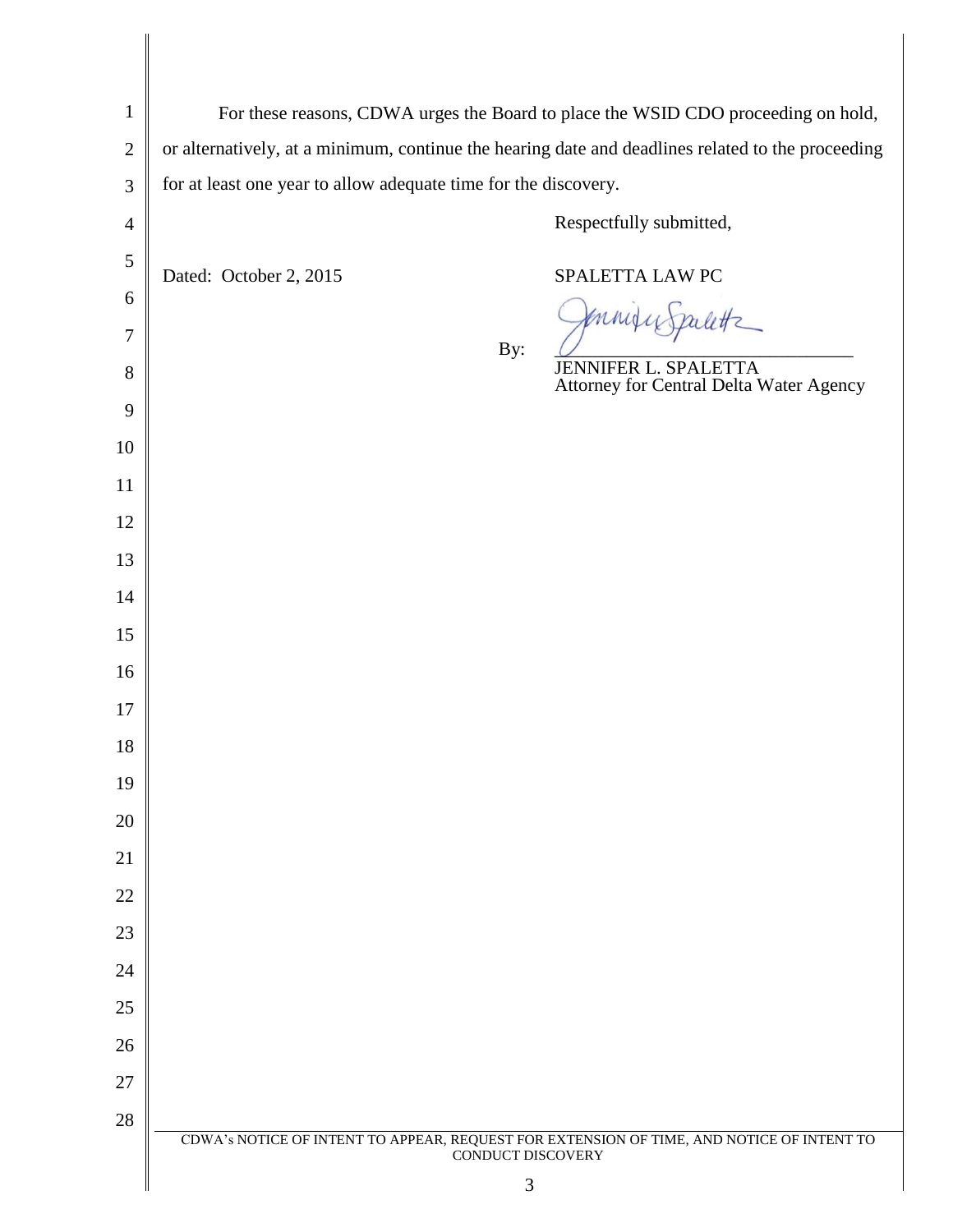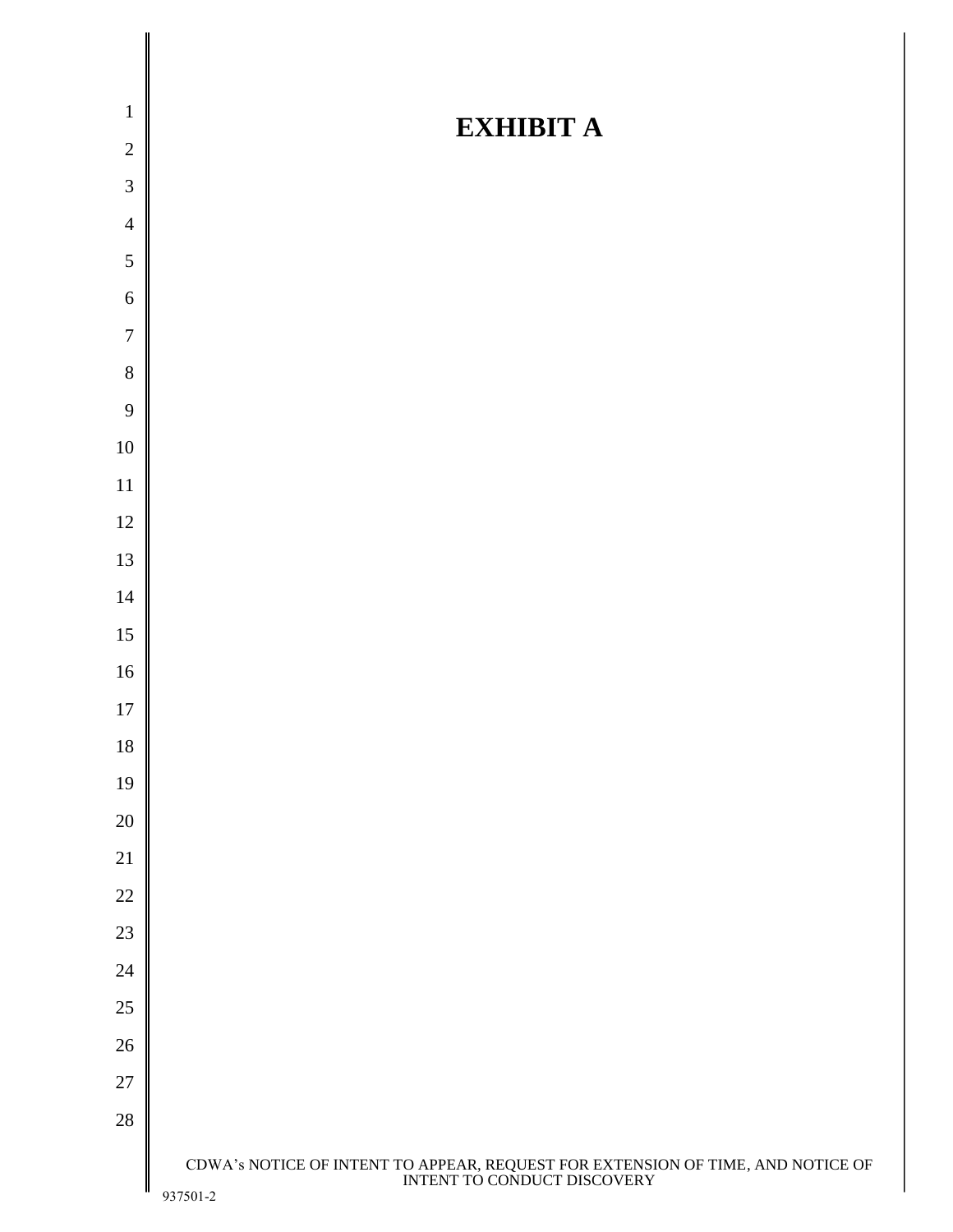# **NOTICE OF INTENT TO APPEAR**

\_\_\_\_\_\_\_\_\_\_\_\_\_\_\_\_\_\_\_\_\_\_\_\_\_\_\_\_\_\_\_\_ plans to participate in the water right hearing regarding (name of party or participant) against West Side Irrigation District Central Delta Water Agency Public Hearing to determine whether to issue a cease and desist order

#### **scheduled to commence**

Pre-hearing conference on 10/19/15; hearing to commence on 11/12/15

## **Check all that apply:**

Show an that apply.<br> $\frac{X}{x}$  I/we intend to present a policy statement only.

- $\underline{x}$  I/we intend to participate by cross-examination or rebuttal only.
- I/we decline electronic service of hearing-related materials.
- \_ I/we plan to call the following witnesses to testify at the hearing.

| <b>NAME</b> | <b>SUBJECT OF PROPOSED TESTIMONY</b>   | <b>ESTIMATED</b><br><b>LENGTH OF</b><br><b>DIRECT</b><br><b>TESTIMONY</b> | <b>EXPERT</b><br><b>WITNESS</b><br>(YES/NO) |
|-------------|----------------------------------------|---------------------------------------------------------------------------|---------------------------------------------|
|             | CDWA reserves the right to amend this  |                                                                           |                                             |
|             | notice and identify witnesses based on |                                                                           |                                             |
|             | information obtained in discovery.     |                                                                           |                                             |
|             |                                        |                                                                           |                                             |
|             |                                        |                                                                           |                                             |
|             |                                        |                                                                           |                                             |
|             |                                        |                                                                           |                                             |
|             |                                        |                                                                           |                                             |
|             |                                        |                                                                           |                                             |
|             |                                        |                                                                           |                                             |

(If more space is required, please add additional pages or use reverse side.)

Name, Address, Phone Number and Fax Number of Attorney or Other Representative:

| Signature: <i>Jonniqu Spalett</i> | Dated: October 2, 2015                                                                       |
|-----------------------------------|----------------------------------------------------------------------------------------------|
|                                   | Name (Print): Jennifer Spaletta of Spaletta Law; Dante Nomellini and Dante Nomellini, Jr. of |
|                                   | Nomellini, Grilli & McDaniel                                                                 |

Mailing Address: PO Box 2660, Lodi, CA 95241 Spaletta Law:

| Nomellini, Grilli & McDaniel: 235 East Weber Avenue, Stockton, California 95202 |  |                                                                 |  |  |                                                                                              |  |
|---------------------------------------------------------------------------------|--|-----------------------------------------------------------------|--|--|----------------------------------------------------------------------------------------------|--|
| Phone Number: (209) 224-5568                                                    |  | Spaletta Law: Nomellini, Grilli & McDaniel:<br>$(209)$ 465-5883 |  |  | Spaletta Law: Nomellini, Grilli & McDaniel:<br>Fax Number: $(209)$ 224-5589 $(209)$ 465-3956 |  |

E-mail: \_\_\_jennifer@spalettalaw.com, ngmplcs@pacbell.net, dantejr@pacbell.net